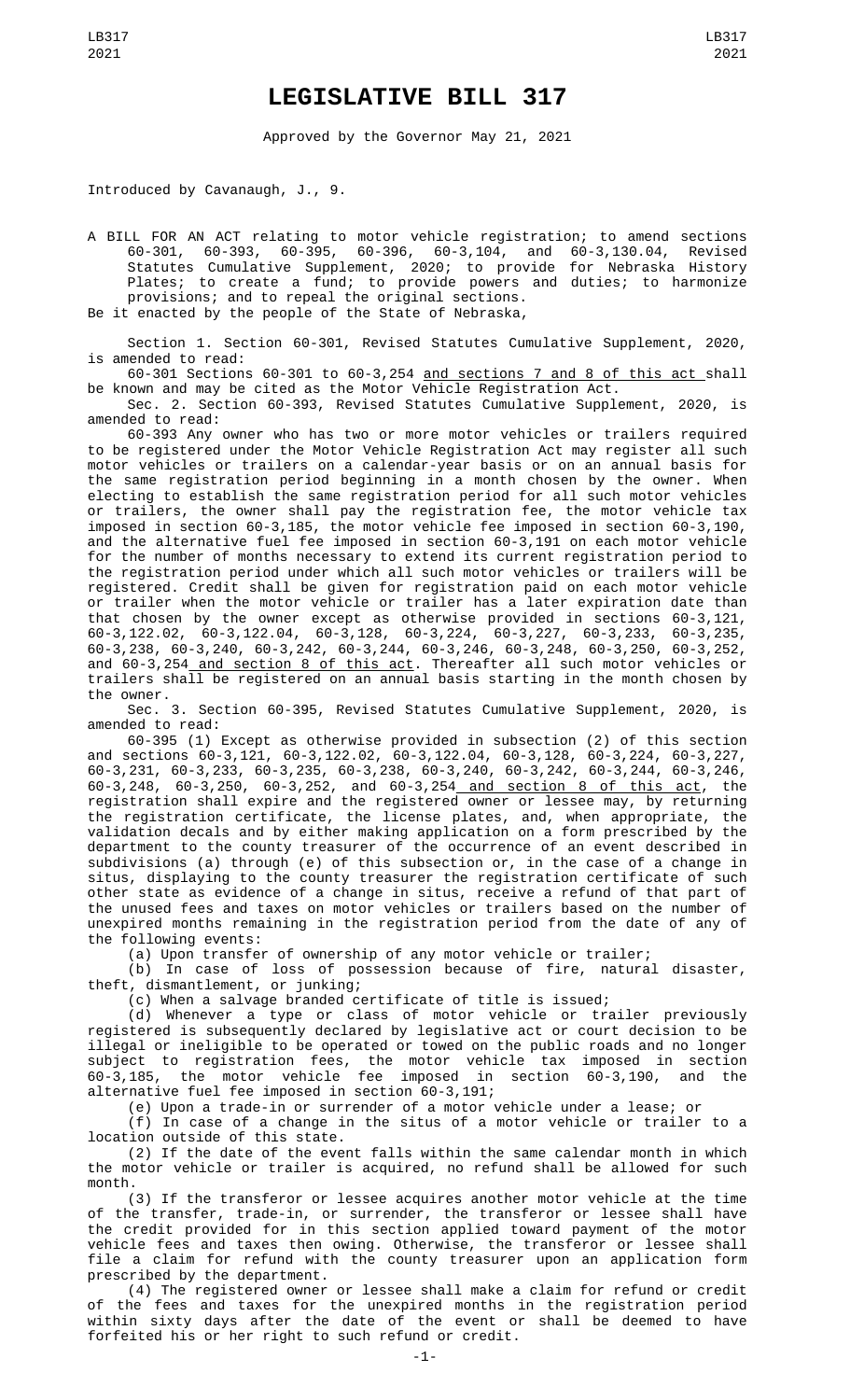(5) For purposes of this section, the date of the event shall be: (a) In the case of a transfer or loss, the date of the transfer or loss; (b) in the case of a change in the situs, the date of registration in another state; (c) in the case of a trade-in or surrender under a lease, the date of trade-in or surrender; (d) in the case of a legislative act, the effective date of the act; and (e) in the case of a court decision, the date the decision is rendered.

(6) Application for registration or for reassignment of license plates and, when appropriate, validation decals to another motor vehicle or trailer shall be made within thirty days of the date of purchase.

(7) If a motor vehicle or trailer was reported stolen under section 60-178, a refund under this section shall not be reduced for a lost plate charge and a credit under this section may be reduced for a lost plate charge but the applicant shall not be required to pay the plate fee for new plates.

(8) The county treasurer shall refund the motor vehicle fee and registration fee from the fees which have not been transferred to the State Treasurer. The county treasurer shall make payment to the claimant from the undistributed motor vehicle taxes of the taxing unit where the tax money was originally distributed. No refund of less than two dollars shall be paid.

Sec. 4. Section 60-396, Revised Statutes Cumulative Supplement, 2020, is amended to read:

60-396 Whenever the registered owner files an application with the county treasurer showing that a motor vehicle, trailer, or semitrailer is disabled and has been removed from service, the registered owner may, by returning the registration certificate, the license plates, and, when appropriate, the validation decals or, in the case of the unavailability of such registration certificate or certificates, license plates, or validation decals, then by making an affidavit to the county treasurer of such disablement and removal from service, receive a credit for a portion of the registration fee from the fee deposited with the State Treasurer at the time of registration based upon the number of unexpired months remaining in the registration year except as otherwise provided in sections 60-3,121, 60-3,122.02, 60-3,122.04, 60-3,128, 60-3,224, 60-3,227, 60-3,233, 60-3,235, 60-3,238, 60-3,240, 60-3,242, 60-3,244, 60-3,246, 60-3,248, 60-3,250, 60-3,252, and 60-3,254 and section 8 of this act. The owner shall also receive a credit for the unused portion of the motor vehicle tax and fee based upon the number of unexpired months remaining in the registration year. When the owner registers a replacement motor vehicle, trailer, or semitrailer at the time of filing such affidavit, the credit may be immediately applied against the registration fee and the motor vehicle tax and fee for the replacement motor vehicle, trailer, or semitrailer. When no such replacement motor vehicle, trailer, or semitrailer is so registered, the county treasurer shall forward the application and affidavit, if any, to the State Treasurer who shall determine the amount, if any, of the allowable credit for the registration fee and issue a credit certificate to the owner. For the motor vehicle tax and fee, the county treasurer shall determine the amount, if any, of the allowable credit and issue a credit certificate to the owner. When such motor vehicle, trailer, or semitrailer is removed from service within the same month in which it was registered, no credits shall be allowed for such month. The credits may be applied against taxes and fees for new or replacement motor vehicles, trailers, or semitrailers incurred within one year after cancellation of registration of the motor vehicle, trailer, or semitrailer for which the credits were allowed. When any such motor vehicle, trailer, or semitrailer is reregistered within the same registration year in which its registration has been canceled, the taxes and fees shall be that portion of the registration fee and the motor vehicle tax and fee for the remainder of the registration year.

Sec. 5. Section 60-3,104, Revised Statutes Cumulative Supplement, 2020, is amended to read:

60-3,104 The department shall issue the following types of license plates:<br>(1) Amateur radio station license plates issued pursuant to section Amateur radio station license plates issued pursuant to section

60-3,126; Apportionable vehicle license plates issued pursuant to section 60-3,203;

(3) Autocycle license plates issued pursuant to section 60-3,100;

(4) Boat dealer license plates issued pursuant to section 60-379;

(5) Breast Cancer Awareness Plates issued pursuant to sections 60-3,230 and 60-3,231;

(6) Bus license plates issued pursuant to section 60-3,144;

(7) Choose Life License Plates issued pursuant to sections 60-3,232 and 60-3,233;

Commercial motor vehicle license plates issued pursuant to section 60-3,147;

(9) Dealer or manufacturer license plates issued pursuant to sections 60-3,114 and 60-3,115;

(10) Disabled veteran license plates issued pursuant to section 60-3,124;

(11) Donate Life Plates issued pursuant to sections 60-3,245 and 60-3,246; (12) Down Syndrome Awareness Plates issued pursuant to sections 60-3,247 and 60-3,248;

(13) Farm trailer license plates issued pursuant to section 60-3,151;

(14) Farm truck license plates issued pursuant to section 60-3,146;

(15) Farm trucks with a gross weight of over sixteen tons license plates issued pursuant to section 60-3,146;<br>(16) Fertilizer trailer lice

license plates issued pursuant to section 60-3,151;

(17) Former military vehicle license plates issued pursuant to section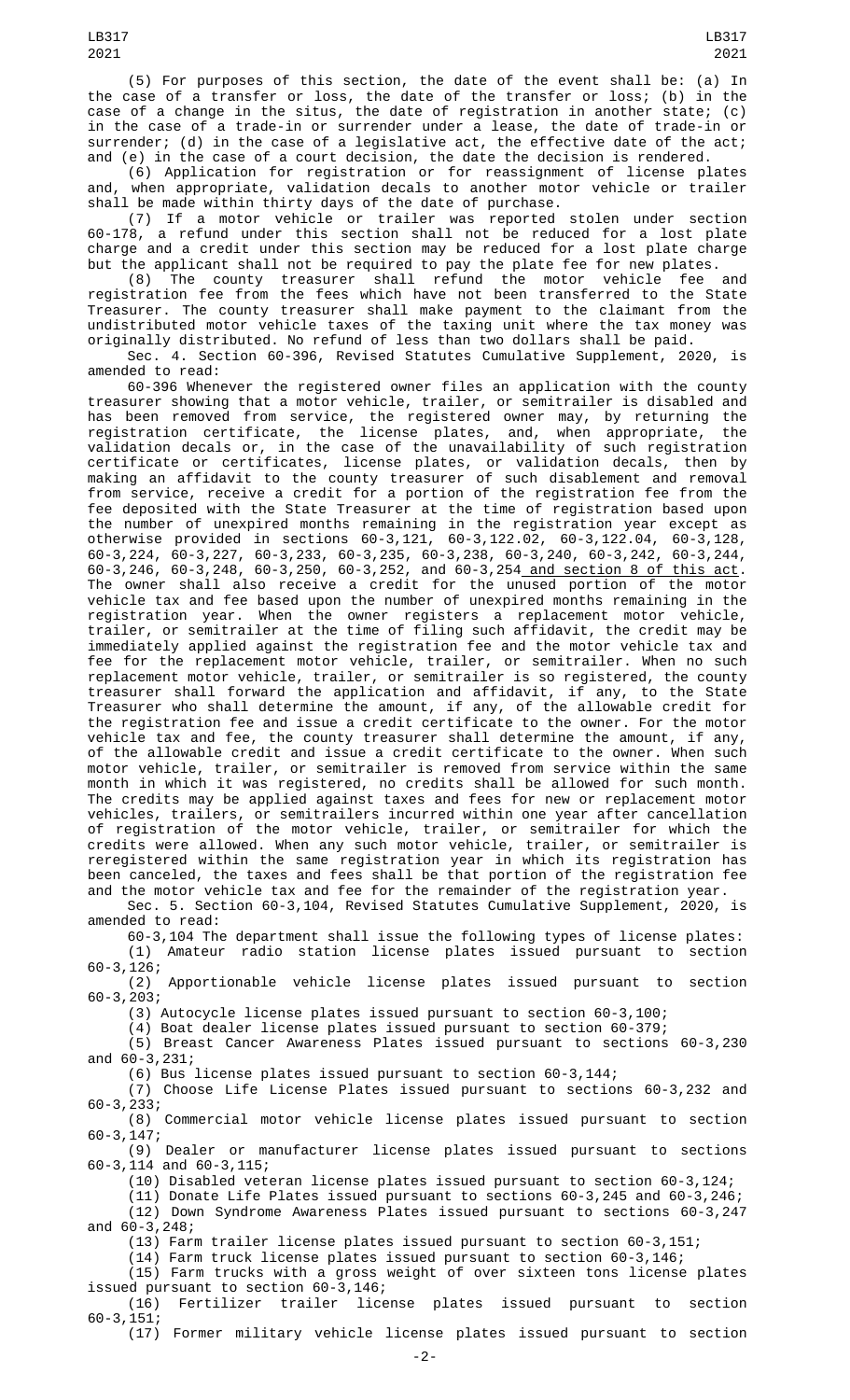60-3,236; (18) Gold Star Family license plates issued pursuant to sections 60-3,122.01 and 60-3,122.02; (19) Handicapped or disabled person license plates issued pursuant to section 60-3,113; (20) Historical vehicle license plates issued pursuant to sections 60-3,130 to 60-3,134; (21) Local truck license plates issued pursuant to section 60-3,145; (22) Metropolitan utilities district license plates issued pursuant to section 60-3,228; (23) Military Honor Plates issued pursuant to sections 60-3,122.03 and 60-3,122.04; (24) Minitruck license plates issued pursuant to section 60-3,100; (25) Motor vehicle license plates for motor vehicles owned or operated by the state, counties, municipalities, or school districts issued pursuant to section 60-3,105; (26) Motor vehicles exempt pursuant to section 60-3,107; (27) Motorcycle license plates issued pursuant to section 60-3,100; (28) Mountain Lion Conservation Plates issued pursuant to sections 60-3,226 and 60-3,227; (29) Native American Cultural Awareness and History Plates issued pursuant to sections 60-3,234 and 60-3,235; (30) Nebraska Cornhusker Spirit Plates issued pursuant to sections 60-3,127 to 60-3,129; (31) Nebraska History Plates issued pursuant to sections 7 and 8 of this act; (32) (31) Nebraska 150 Sesquicentennial Plates issued pursuant to sections 60-3,223 to 60-3,225; (33) (32) Nonresident owner thirty-day license plates issued pursuant to section 60-382; (34) (33) Passenger car having a seating capacity of ten persons or less and not used for hire issued pursuant to section 60-3,143 other than autocycles; (35) (34) Passenger car having a seating capacity of ten persons or less and used for hire issued pursuant to section 60-3,143 other than autocycles; (36) (35) Pearl Harbor license plates issued pursuant to section 60-3,122; (37) (36) Personal-use dealer license plates issued pursuant to section  $60-3, 116;$ <br>(38) (38) (37) Personalized message license plates for motor vehicles, trailers, and semitrailers, except motor vehicles, trailers, and semitrailers registered under section 60-3,198, issued pursuant to sections 60-3,118 to 60-3,121; (39) (38) Pets for Vets Plates issued pursuant to sections 60-3,249 and  $60-3, 250;$ <br>(40) (40) (39) Prisoner-of-war license plates issued pursuant to section 60-3,123; (41) (40) Prostate Cancer Awareness Plates issued pursuant to section  $60 - 3, 240;$ (42) (41) Public power district license plates issued pursuant to section 60-3,228; (43) (42) Purple Heart license plates issued pursuant to section 60-3,125;  $\overline{(44)}$   $\overline{(43)}$  Recreational vehicle license plates issued pursuant to section 60-3,151; (45) (44) Repossession license plates issued pursuant to section 60-375; (46) (45) Sammy's Superheroes license plates for childhood cancer awareness issued pursuant to section 60-3,242; (47) (46) Special interest motor vehicle license plates issued pursuant to section 60-3,135.01; (48) (47) Specialty license plates issued pursuant to sections 60-3,104.01 and 60-3,104.02; (49) (48) Support the Arts Plates issued pursuant to sections 60-3,251 and 60-3,252; (50) (49) Support Our Troops Plates issued pursuant to sections 60-3,243 and 60-3,244; (51) (50) The Good Life Is Outside Plates issued pursuant to sections 60-3,253 and 60-3,254; (52) (51) Trailer license plates issued for trailers owned or operated by the state, counties, municipalities, or school districts issued pursuant to section 60-3,106; (53) (52) Trailer license plates issued for trailers owned or operated by a metropolitan utilities district or public power district pursuant to section 60-3,228; (54) (53) Trailer license plates issued pursuant to section 60-3,100; (55) (54) Trailers exempt pursuant to section 60-3,108; (56) (55) Transporter license plates issued pursuant to section 60-378;  $(57)$   $(56)$  Trucks or combinations of trucks, truck-tractors, or trailers which are not for hire and engaged in soil and water conservation work and used for the purpose of transporting pipe and equipment exclusively used by such contractors for soil and water conservation construction license plates issued pursuant to section 60-3,149; (58) (57) Utility trailer license plates issued pursuant to section LB317 2021 LB317 2021

60-3,151; (59) (58) Well-boring apparatus and well-servicing equipment license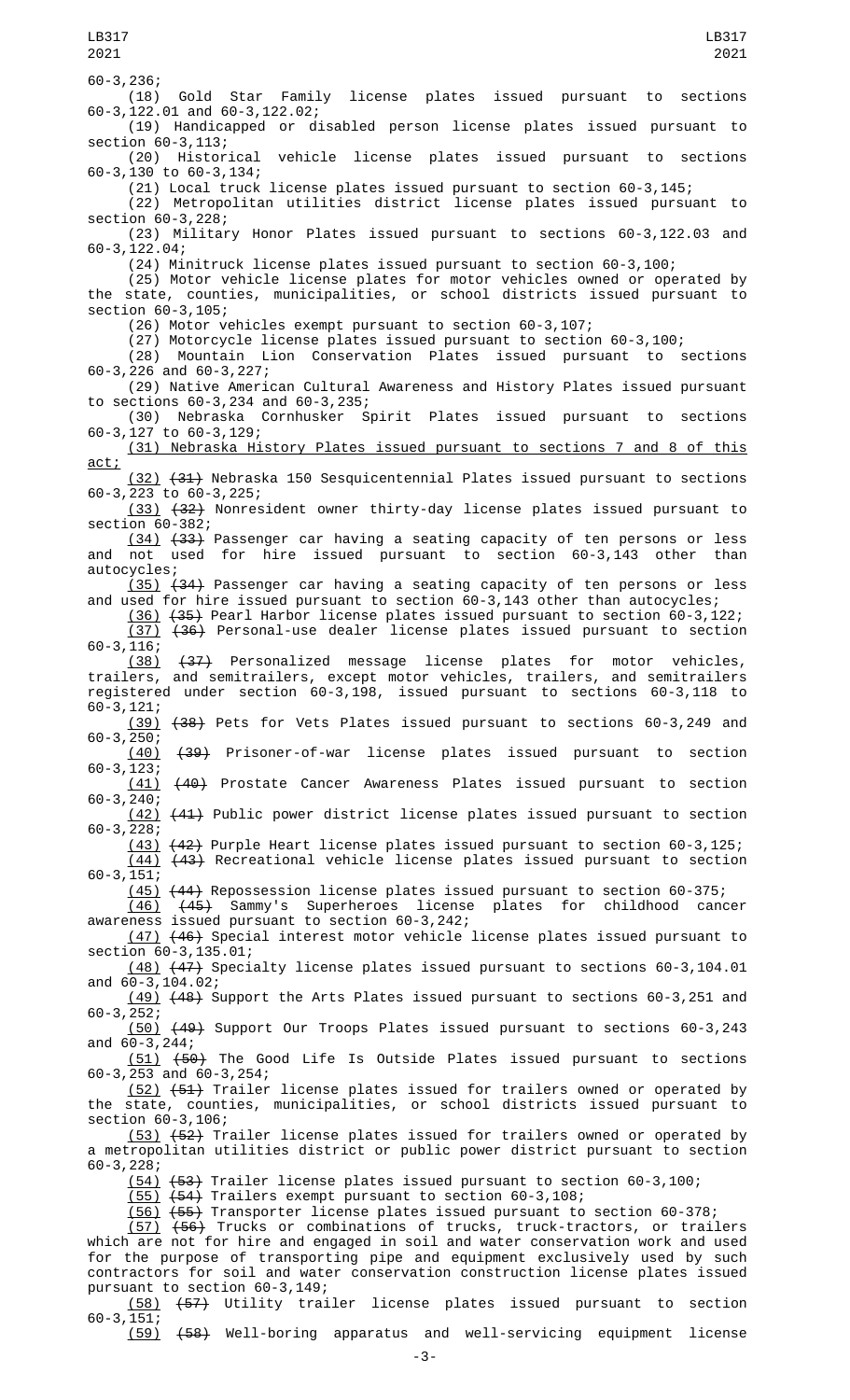plates issued pursuant to section 60-3,109; and<br>(60) (59) Wildlife Conservation Plates (60) (59) Wildlife Conservation Plates issued pursuant to section  $60 - 3,238.$ 

Sec. 6. Section 60-3,130.04, Revised Statutes Cumulative Supplement, 2020, is amended to read:

60-3,130.04 (1) An owner of a historical vehicle eligible for registration under section 60-3,130 may use a license plate or plates designed by this state in the year corresponding to the model year when the vehicle was manufactured in lieu of the plates designed pursuant to section 60-3,130.03 subject to the approval of the department. The department shall inspect the plate or plates and may approve the plate or plates if it is determined that the model-year license plate or plates are legible and serviceable and that the license plate numbers do not conflict with or duplicate other numbers assigned and in use. An original-issued license plate or plates that have been restored to original condition may be used when approved by the department.

(2) The department may consult with a recognized car club in determining whether the year of the license plate or plates to be used corresponds to the model year when the vehicle was manufactured.

(3) If only one license plate is used on the vehicle, the license plate shall be placed on the rear of the vehicle. The owner of a historical vehicle may use only one plate on the vehicle even for years in which two license plates were issued for vehicles in general.

(4) License plates used pursuant to this section corresponding to the year of manufacture of the vehicle shall not be personalized message license plates, Pearl Harbor license plates, prisoner-of-war license plates, disabled veteran license plates, Purple Heart license plates, amateur radio station license plates, Nebraska Cornhusker Spirit Plates, <u>Nebraska History Plates, </u>handicapped or disabled person license plates, specialty license plates, special interest motor vehicle license plates, Military Honor Plates, Nebraska 150 Sesquicentennial Plates, Breast Cancer Awareness Plates, Prostate Cancer Awareness Plates, Mountain Lion Conservation Plates, Choose Life License Plates, Donate Life Plates, Down Syndrome Awareness Plates, Native American Cultural Awareness and History Plates, Sammy's Superheroes license plates for childhood cancer awareness, Wildlife Conservation Plates, Pets for Vets Plates, Support the Arts Plates, Support Our Troops Plates, or The Good Life Is Outside Plates.<br>Sec.

7. (1) The department shall design license plates to be known as Nebraska History Plates. The design shall be selected in consultation with the Nebraska State Historical Society and shall reflect the importance of historical preservation in Nebraska and the value of our shared Nebraska history. Each design shall be selected on the basis of limiting the manufacturing cost of each plate to an amount less than or equal to the amount charged for license plates pursuant to section 60-3,102. The department shall make applications available for this type of plate by January 1, 2023. The department may adopt and promulgate rules and regulations to carry out this section and section 8 of this act.

(2) One type of Nebraska History Plates shall be alphanumeric plates. The department shall: (a) Assign a designation up to five characters; and (b) not use a county designation.

(3) One type of Nebraska History Plates shall be personalized message plates. Such plates shall be issued subject to the same conditions specified for personalized message license plates in section 60-3,118, except that a maximum of five characters may be used.

(4) The department shall cease to issue Nebraska History Plates beginning with the next license plate issuance cycle after the license plate issuance cycle that begins in 2023 pursuant to section 60-3,101 if the total number of registered vehicles that obtained such plates is less than five hundred per year within any prior consecutive two-year period.

Sec. 8. (1) Beginning January 1, 2023, a person may apply to the department for Nebraska History Plates in lieu of regular license plates on an application prescribed and provided by the department for any motor vehicle, trailer, or semitrailer, except for a motor vehicle, trailer, or semitrailer registered under section 60-3,198. An applicant receiving Nebraska History Plates for a farm truck with a gross weight of over sixteen tons or a commercial truck or truck-tractor with a gross weight of five tons or over shall affix the appropriate tonnage decal to the plate. The department shall make forms available for such applications through the county treasurers. The license plates shall be issued upon payment of the license fee described in subsection (2) of this section.

(2)(a) In addition to all other fees required for registration under the Motor Vehicle Registration Act, each application for initial issuance or renewal of alphanumeric Nebraska History Plates shall be accompanied by a fee of five dollars. County treasurers collecting fees pursuant to this subdivision shall remit such fees to the State Treasurer. The State Treasurer shall credit five dollars of the fee to the Support Nebraska History Cash Fund.

(b) In addition to all other fees required for registration under the Motor Vehicle Registration Act, each application for initial issuance or renewal of personalized message Nebraska History Plates shall be accompanied by a fee of forty dollars. County treasurers collecting fees pursuant to this subdivision shall remit such fees to the State Treasurer. The State Treasurer shall credit twenty-five percent of the fee for initial issuance and renewal of such plates to the Department of Motor Vehicles Cash Fund and seventy-five percent of the fee to the Support Nebraska History Cash Fund.

 $-4-$